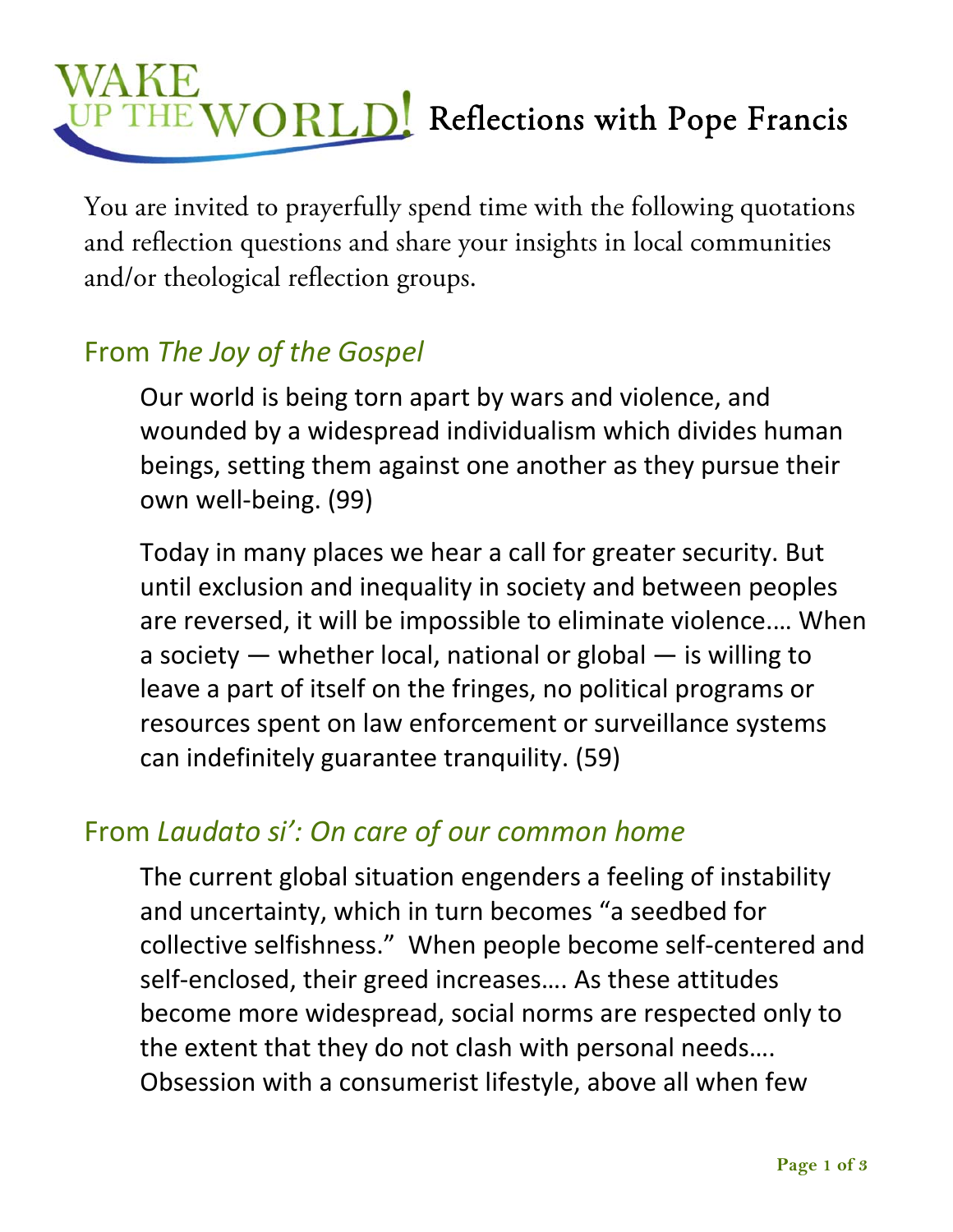people are capable of maintaining it, can only lead to violence and mutual destruction. (204)

In the end, a world of exacerbated consumption is at the same time a world which mistreats life in all its forms. (230)

### From "7 September 2013 Vigil of Prayer for Peace"

Let everyone be moved to look into the depths of his or her conscience and listen to that word which says: Leave behind the self‐interest that hardens your heart, overcome the indifference that makes your heart insensitive towards others, conquer your deadly reasoning, and open yourself to dialogue and reconciliation.…rebuild the harmony that has been shattered. (3)



#### For reflection and discussion

- $\bullet$ What does the phrase "a culture of peace and nonviolence" mean to you? What attitudes and actions would foster such a culture?
- $\Box$ What connections do you see between social exclusion, inequality and consumerism and the violence we are experiencing in our world today? How do you see such connections reflected in your society?